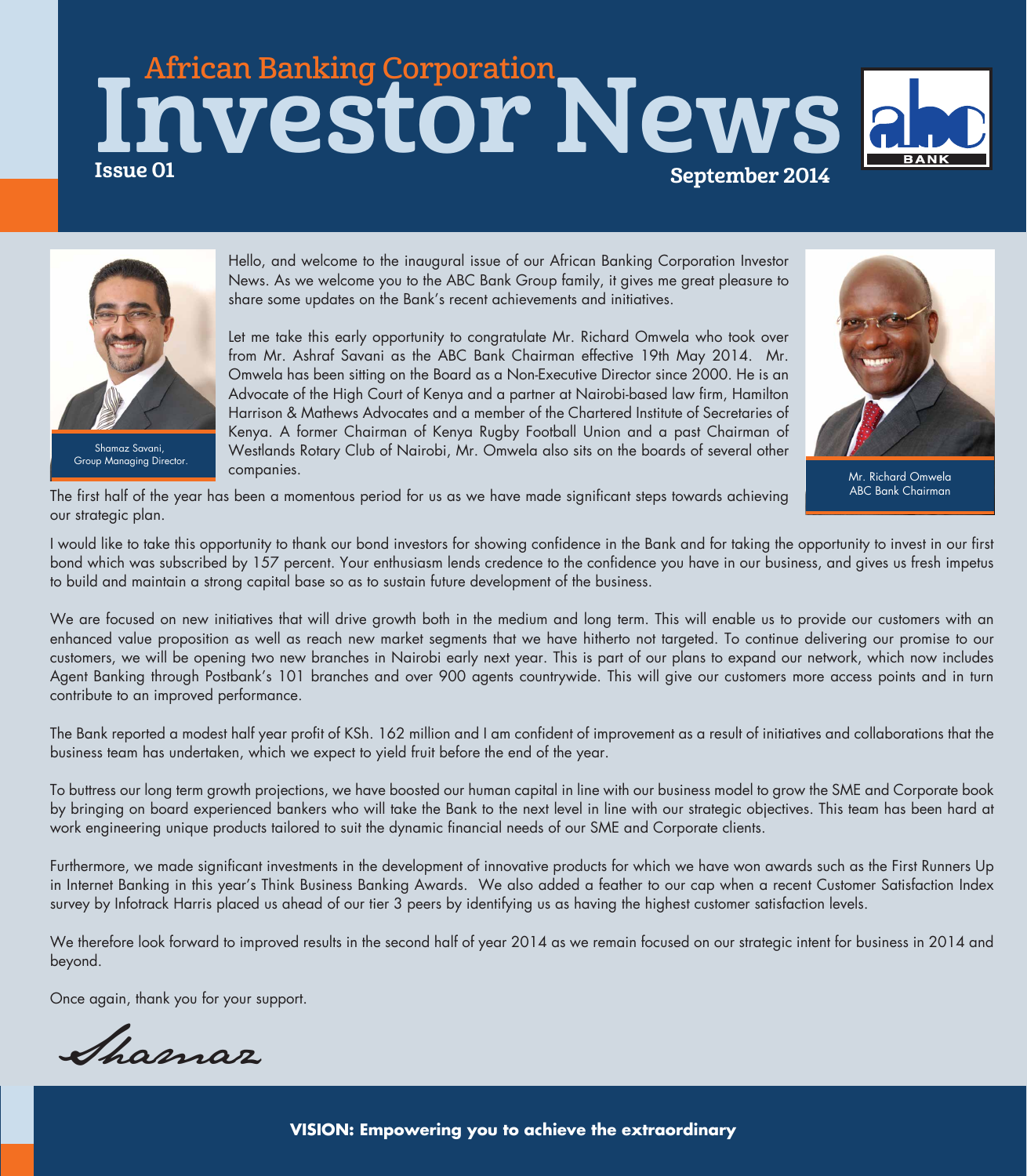

## **ABC Bank gives Postbank SMEs cheque clearing solution**



ABC Bank Group MD Shamaz Savani (left) exchanges memorandum documents with then Postbank MD Nyambura Koigi as Investment Secretary at the National Treasury, Esther Koimett (right), who was the Chief Guest at the event looks on.

In June, we partnered with Postbank to launch a unique payment solution which includes cheque clearing and payment, cheque collection and other banking products that are important transaction instruments for businesses.

Through the partnership, Postbank-which is yet to become a fully-fledged commercial bank-will also be able to offer trade finance services that it could not provide independently due to legislative and structural considerations. Such products include bid bonds, performance guarantees and advance payment guarantees.

We also launched our Agent Banking channel with Postbank, which has opened its counters to our customers to carry out banking transactions at all its 101 branches and over 900 agents countrywide, thus increasing the touch points for our customers to access our services and giving us a presence in every county in this country, enabling us to seize new opportunities in these areas.

We will continue to seek partnerships in these and other areas with like-minded organizations.

## **ABC Bank signs partnership agreement with Fortune Sacco**

In February, we signed a partnership agreement with Kirinyaga-based Fortune Sacco – which has 10 branches spread across the county, serving close to 70,000 members in an effort to boost the county's economic growth through offering residents a wider range of financial services to the county residents.

The partnership has allowed Fortune Sacco, through the ABC Bank Platform Account, to overcome a regulatory obstacle to begin issuing cheques to its members through ABC Bank. The agreement has given the Sacco members access to the national payments system. As a result, members now enjoy increased ease of transactions and improved efficiency of doing business.

The Fortune Sacco members can also obtain trade finance facilities such as bid bonds and performance guarantees which are requirements for participation in government procurement.

ABC Bank sees Saccos not as competition but as partners working together to help Kenyan entrepreneurs access financial services more easily, maximize on their potential and create more employment opportunities.



ABC Bank Group MD Shamaz Savani (Centre) with Fortune Sacco CEO Amos Kimotho (Left) after signing the deal. Looking on is Kirinyaga County Governor Joseph Ndathi (right).

## **ABC Bank shines in Internet Banking**

We stood tall again this when we were awarded 2nd Best Bank in Internet Banking during the Think Business Banking Awards gala held on April 30th 2014.

This award is especially meaningful for the Bank, as it is a validation of the strategic direction we chose two years ago. It reinforces our resolve to increase and improve our channels to provide more touch points for our customers to access our services.

We have made significant investment in technology because we understand that branchless banking is no longer the future of banking; it is the way to bank. This win demonstrates our commitment to excellence and innovation to align ourselves with emerging trends in service delivery in line with our culture of professionalism and customer-centricity.

Through our free-of-charge internet banking, our customers can now access their accounts and perform online transactions without visiting a banking hall, making it very easy and convenient for customers to manage their bank accounts.



ABC Chief Operating Officer Raj Pal Arora receives the First Runners Up Best Bank in Internet Banking Award from Mr Tonny Tugee (Photo courtesy: Business Daily, May 2nd, 2014)

**MISSION: To nurture lasting relationships with all our stakeholders through innovative, value adding financial solutions and services that help them realize their objectives.**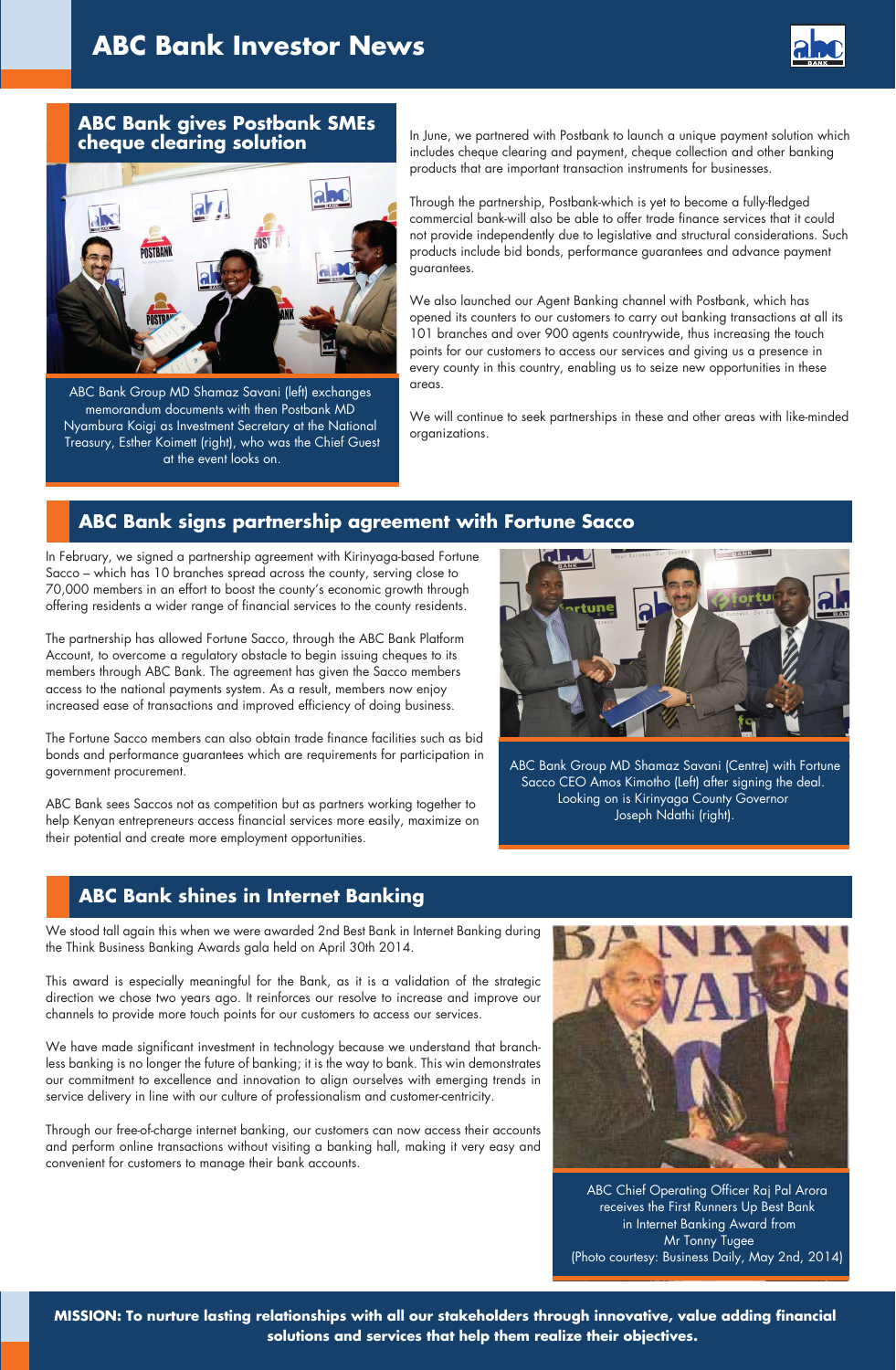|                     | <b>BALANCE SHEET</b>                                                                                                  |                                      |                                    | <b>Bank</b>                          |                                      | <b>Group</b>                         |                             |                               |                                      |
|---------------------|-----------------------------------------------------------------------------------------------------------------------|--------------------------------------|------------------------------------|--------------------------------------|--------------------------------------|--------------------------------------|-----------------------------|-------------------------------|--------------------------------------|
|                     |                                                                                                                       | Bank<br>30th June 2013               | Bank<br>31st Dec 2013              | Bank<br>31st Mar 2014                | <b>Bank</b><br>30th June 2014        | Group<br>30 <sup>th</sup> June 2013  | Group<br>31st Dec 2013      | Group<br>31st Mar 2014        | <b>Group</b><br>30th June 2014       |
|                     |                                                                                                                       | <b>Unaudited</b><br><b>Shs '000'</b> | <b>Audited</b><br><b>Shs '000'</b> | <b>Unaudited</b><br><b>Shs '000'</b> | <b>Unaudited</b><br><b>Shs '000'</b> | <b>Unaudited</b><br><b>Shs '000'</b> | <b>Audited</b><br>Shs '000' | <b>Unaudited</b><br>Shs '000' | <b>Unaudited</b><br><b>Shs '000'</b> |
| A<br>-1             | <b>ASSETS</b><br>Cash (both Local & Foreign)                                                                          | 153,912                              | 170,580                            | 152,990                              | 145,716                              | 181,934                              | 186,527                     | 178,949                       | 174,370                              |
| 2<br>3              | Balances due from Central Bank of Kenya<br>Kenya Government and other securities held for dealing purposes            | 1,728,023                            | 1,072,816                          | 1,461,717                            | 852,370                              | 1,770,255                            | 1,112,225                   | 1,489,338                     | 894,654                              |
| 4<br>5              | Financial Assets at fair value through profit and loss<br><b>Investment Securities:</b>                               |                                      |                                    |                                      |                                      |                                      |                             |                               |                                      |
|                     | a) Held to Maturity:                                                                                                  | 3,855,542                            | 4,249,723                          | 4,118,688                            | 4,901,360                            | 4,254,226                            | 4,619,003                   | 4,406,432                     | 5,247,491                            |
|                     | Kenya Government securities<br>a.<br>b.<br>Other securities                                                           | 3,550,462<br>305,080                 | 3,968,110<br>281,613               | 3,828,573<br>290,115                 | 4,643,215<br>258,145                 | 3,550,462<br>703,764                 | 3,968,110<br>650,893        | 3,828,573<br>577,859          | 4,643,215<br>604,276                 |
|                     | <b>Available for sale:</b><br>b)<br>Kenya Government securities<br>а.                                                 | 897,106<br>897,106                   | 630,276<br>630,276                 | 333,947<br>333,947                   | 577,602<br>577,602                   | 897,106<br>897.106                   | 630,276<br>630,276          | 333,947<br>333,947            | 577,602<br>577,602                   |
| 6                   | Other securities<br>b.<br>Deposits and balances due from local banking institutions                                   | 116,532                              | 299,384                            | 737,535                              | 572,755                              | 137,537                              | 309,875                     | 759,881                       | 595,644                              |
| $\overline{7}$<br>8 | Deposits and balances due from banking institutions abroad<br>Tax recoverable                                         | 682,939<br>26,805                    | 535,302<br>12,295                  | 384,875<br>12,295                    | 232,877<br>12,295                    | 1,128,595<br>28,812                  | 1,003,663<br>27,131         | 609,250<br>28,394             | 514,522<br>28,754                    |
| 9<br>10             | Loans and advances to customers (net)<br>Balances due from banking institutions in the group                          | 10,100,714<br>3,800                  | 10.851.417<br>3,955                | 10,783,907<br>4,052                  | 11,124,698<br>4,105                  | 10,626,186                           | 11,491,145                  | 11,347,322                    | 11,653,562                           |
| 11<br>12            | Investments in associates<br>Investments in subsidiary companies                                                      | 818,158                              | 821,358                            | 821,358                              | 841,358                              |                                      |                             |                               |                                      |
| 13<br>14            | Investments in joint ventures<br>Investment properties                                                                |                                      |                                    |                                      |                                      |                                      |                             |                               |                                      |
| 15<br>16            | Property and equipment<br>Prepaid lease rentals                                                                       | 556,790                              | 615,614                            | 612,918                              | 614,602                              | 567,173                              | 645,362<br>1,940            | 647,182                       | 650,808                              |
| 17                  | Intangible assets                                                                                                     | 54,780                               | 49,380                             | 57,615                               | 60,899                               | 281,315                              | 262,894                     | 270,177                       | 273,176                              |
| 18<br>19            | Deferred tax asset<br>Retirement benefit asset                                                                        | 8,852                                | 5,941                              | 5,941                                | 5,941                                | 8,852                                | 7,324                       | 9,846                         | 9,819                                |
| 20<br>21            | Other assets<br><b>TOTAL ASSETS</b>                                                                                   | 490,106<br>19,494,059                | 321.329<br>19,639,370              | 744,058<br>20,231,896                | 786,732<br>20,733,310                | 553,224<br>20,435,215                | 346.368<br>20,643,733       | 779,281<br>20,859,999         | 830,759<br>21,451,161                |
| B<br>22             | <b>LIABILITIES</b><br>Balances due to Central Bank of Kenya                                                           |                                      |                                    |                                      |                                      |                                      |                             |                               |                                      |
| 23<br>24            | Customer deposits<br>Deposits and balances due to local banking institutions                                          | 15,131,465<br>585,373                | 15,905,263<br>342,366              | 16,391,387<br>349,579                | 15,778,282<br>356,556                | 15,652,003<br>585,373                | 16,478,690<br>342,366       | 16,654,798<br>349,579         | 16,040,009<br>356,556                |
| 25<br>26            | Deposits and balances due to foreign banking institutions<br>Other money market deposits                              |                                      |                                    | 113                                  |                                      |                                      | 18,747                      | 113                           |                                      |
| 27<br>28            | Borrowed funds<br>Balances due to banking institutions in the group                                                   | 755,064<br>8,628                     | 678,967                            | 588,173                              | 1,622,400                            | 755,064                              | 678,967                     | 588,173                       | 1,622,400                            |
| 29                  | Tax payable                                                                                                           | 73,593                               |                                    | 31,324                               | 51,374                               | 73,593                               |                             | 35,150                        | 51,374                               |
| 30<br>31            | Dividends payable<br>Deferred tax liability                                                                           |                                      |                                    |                                      |                                      |                                      |                             |                               |                                      |
| 32<br>33            | Retirement benefit liability<br>Other liabilities                                                                     | 651,612                              | 262,834                            | 340,631                              | 378,483                              | 782,578                              | 338,725                     | 400,407                       | 510,295                              |
| 34<br>c             | <b>TOTAL LIABILITIES</b><br><b>SHAREHOLDERS' FUNDS</b>                                                                | 17,205,735                           | 17,189,430                         | 17,701,207                           | 18,187,095                           | 17,848,611                           | 17,857,495                  | 18,028,220                    | 18,580,634                           |
| 35<br>36            | Paid up /Assigned capital<br>Share premium/(discount)                                                                 | 1,050,000                            | 1,050,000                          | 1,050,000                            | 1,050,000                            | 1,050,000                            | 1,050,000                   | 1,050,000                     | 1,050,000                            |
| 37<br>38            | <b>Revaluation reserves</b><br>Retained earnings/Accumulated losses                                                   | 76<br>1,144,226                      | (6, 713)<br>1,307,319              | 944<br>1,380,411                     | (30, 312)<br>1,427,193               | 76<br>1,138,318                      | (6, 713)<br>1,296,122       | 944<br>1,343,667              | (30, 312)<br>1,409,781               |
| 39                  | Statutory loan loss reserves                                                                                          | 94,022                               | 99,334                             | 99,334                               | 99,334                               | 99,422                               | 107,039                     | 105,593                       | 104,623                              |
| 40<br>41            | <b>Other Reserves</b><br>Proposed dividends                                                                           |                                      |                                    |                                      |                                      | 22,233                               | 35,187                      | 38,177                        | 20,018                               |
| 42<br>43            | Capital grants<br><b>TOTAL SHAREHOLDERS' FUNDS</b>                                                                    | 2,288,324                            | 2,449,940                          | 2,530,689                            | 2,546,215                            | 2,310,049                            | 2,481,635                   | 2,538,381                     | 2,554,110                            |
| 44<br>45            | <b>Minority Interest</b><br>TOTAL LIABILITIES AND SHAREHOLDERS' FUNDS                                                 | 19,494,059                           | 19,639,370                         | 20,231,896                           | 20.733.310                           | 276,555<br>20,435,215                | 304,603<br>20,643,733       | 293.398<br>20,859,999         | 316,417<br>21,451,161                |
| Ш                   | <b>PROFIT AND LOSS ACCOUNT</b>                                                                                        |                                      |                                    |                                      |                                      |                                      |                             |                               |                                      |
| 1.0<br>1.1          | <b>INTEREST INCOME</b><br>Loans and advances                                                                          | 858,772                              | 1,763,882                          | 463,097                              | 941,247                              | 904,017                              | 1,885,740                   | 498,901                       | 1,012,594                            |
| 1.2<br>1.3          | <b>Government securities</b><br>Deposits and placements with banking institutions                                     | 274,625<br>9,071                     | 506,330<br>16,762                  | 117,051<br>4,153                     | 239,620<br>12,266                    | 283,264<br>44,719                    | 541,629<br>70,711           | 125,478<br>14,127             | 257,612<br>25,958                    |
| 1.4<br>1.5          | Other Interest Income<br>Total Interest Income                                                                        | 19,409<br>1,161,877                  | 37,760<br>2,324,734                | 8,503<br>592,804                     | 16,620<br>1,209,753                  | 19,424<br>1,251,424                  | 37,760<br>2,535,840         | 8,789<br>647,294              | 16,635<br>12,799                     |
| 2.0                 | <b>INTEREST EXPENSE</b>                                                                                               |                                      |                                    |                                      |                                      |                                      |                             |                               |                                      |
| 2.1<br>2.2          | Customer deposits<br>Deposits and placement from banking institutions                                                 | 593,253<br>8,637                     | 1,149,362<br>19,260                | 287,358<br>10,259                    | 577,073<br>18,472                    | 616,604<br>9,001                     | 1,201,081<br>19,668         | 297,809<br>10,341             | 592,073<br>18,612                    |
| 2.3<br>2.4          | Other interest expenses<br>Total interest expenses                                                                    | 34,856<br>636,746                    | 66,117<br>1,234,739                | 13,817<br>311,434                    | 46,684<br>642,229                    | 34,856<br>660,461                    | 66,117<br>1,286,866         | 13,817<br>321,967             | 46,684<br>657,369                    |
| 3.0<br>4.0          | <b>NET INTEREST INCOME/(LOSS)</b><br><b>NON-INTEREST INCOME</b>                                                       | 525,131                              | 1,089,995                          | 281,370                              | 567,524                              | 590,963                              | 1,248,974                   | 325,327                       | 655,430                              |
| 4.1<br>4.2          | Fees and commissions on loans and advances<br>Other fees and commissions                                              | 42,360<br>95,704                     | 87,569<br>187,930                  | 22,925<br>43,456                     | 47,770<br>96,800                     | 50,075<br>97,513                     | 100,435<br>210,560          | 24,811<br>46,233              | 51,723<br>101,162                    |
| 4.3                 | Foreign exchange trading income/(Loss)                                                                                | 65,703                               | 130,297                            | 39,547                               | 75,652                               | 67,632                               | 134,941                     | 40,614                        | 78,209                               |
| 4.4<br>4.5          | Dividend Income<br>Other income                                                                                       | 52,625                               | 64,196                             | 16,149                               | 17,305                               | 64,227                               | 1,900<br>68,927             | 22,920                        | 45,473                               |
| 4.6<br>5.0          | <b>Total Non-interest income</b><br><b>TOTAL OPERATING INCOME</b>                                                     | 256,392<br>781,523                   | 469,992<br>1,559,987               | 122,077<br>403,447                   | 237,527<br>805,051                   | 279,447<br>870,410                   | 516,763<br>1,765,737        | 134,578<br>459,905            | 276,567<br>931,997                   |
| 6.0                 | <b>OTHER OPERATING EXPENSES</b>                                                                                       |                                      |                                    |                                      |                                      |                                      |                             |                               |                                      |
| 6.1<br>6.2          | Loan loss provision<br>Staff costs                                                                                    | 26,347<br>268,501                    | 11,979<br>528,771                  | 18,578<br>146,583                    | 28,008<br>305,214                    | 35,408<br>306,938                    | 48,942<br>607,660           | 66,624<br>167,568             | 64,556<br>354,916                    |
| 6.3<br>6.4          | Directors' emoluments<br>Rental charges                                                                               | 10,900<br>23,168                     | 23,000<br>52,488                   | 7,200<br>14,196                      | 20,720<br>28,380                     | 11,099<br>29,045                     | 26,527<br>67,039            | 7,200<br>18,947               | 20,720<br>38,880                     |
| 6.5<br>6.6          | Depreciation charge on property and equipment<br>Amortisation charges                                                 | 26,648<br>5,283                      | 51,257<br>10,783                   | 11,421<br>2,700                      | 22,437<br>5,514                      | 28,603<br>6,025                      | 55,186<br>12,175            | 12,543<br>2,978               | 25,330<br>6,071                      |
| 6.7<br>6.8          | Other operating expenses<br><b>Total Other Operating Expenses</b>                                                     | 175,367<br>536,214                   | 303,441<br>981,719                 | 98,355<br>299,033                    | 223,532<br>633,805                   | 194,556<br>611,673                   | 356,098<br>1,173,627        | 116,382<br>392,242            | 259,162<br>769,635                   |
| 7.0<br>8.0          | <b>Profit/(loss) Before Tax and Exceptional Items</b><br><b>Exceptional Items</b>                                     | 245,309                              | 578,268                            | 104,414                              | 171,246                              | 258,736                              | 592,110                     | 67,664                        | 162,362                              |
| 9.0<br>10.0         | <b>Profit/(Loss) After Exceptional Items</b><br><b>Current Tax</b>                                                    | 245,309<br>73,593                    | 578,268<br>151,232                 | 104,414<br>31,324                    | 171,246<br>51,374                    | 258,736<br>78,572                    | 592,110<br>152,509          | 67,664<br>31,324              | 162,362<br>51,374                    |
| 11.0<br>12.0        | Deferred Tax<br><b>Profit/(Loss) After Tax and Exceptional Items</b>                                                  | 171,716                              | 2,911<br>424,125                   | 73,090                               | 119,872                              | 180,164                              | (2, 562)<br>442,163         | 36,340                        | 110,988                              |
| 13.0<br>14.0        | <b>Minority Interest</b><br>Profit/(loss) after tax, exceptional items and Minority Interest                          | 171,716                              | 424,125                            | 73,090                               | 119,872                              | 3,378<br>176,786                     | 7,822<br>434,341            | (11,205)<br>47,545            | (2,844)<br>113,832                   |
| 15.0<br>15.1        | <b>Other Comprehensive Income</b><br>Gains/(Losses) from translating the financial statements of foreign operations   |                                      |                                    |                                      |                                      | 22,233                               | 78,227                      | 2,990                         | (15, 169)                            |
| 15.2<br>15.3        | Fair value changes in available for sale financial assets                                                             | 4,995                                | (1, 794)                           | 7,657                                | (23, 599)                            | 4,995                                | (14, 294)                   | 7,657                         | (23, 599)                            |
| 15.4                | Revaluation surplus on Property, plant and equipment<br>Share of other comprehensive income of associates             | $\overline{\phantom{a}}$             |                                    |                                      |                                      |                                      |                             | $\overline{\phantom{a}}$      |                                      |
| 15.5<br>16.0        | Income tax relating to components of other comprehensive income<br>Other Comprehensive Income for the year net of tax | 4,995                                | (1,794)                            | 7,657                                | (23, 599)                            | 27,228                               | 63,933                      | 10,647                        | (38, 768)                            |
| 17.0<br>18.0        | Total comprehensive income for the year<br><b>EARNINGS PER SHARE- BASIC &amp; DILUTED</b>                             | 176,711<br>1.64                      | 422,331<br>4                       | 80,747<br>1                          | 96,273<br>1.14                       | 207,392<br>1.72                      | 506,096<br>4.14             | 46,987<br>0.35                | 72,220<br>1.06                       |
| 19.0                | <b>DIVIDEND PER SHARE -DECLARED</b>                                                                                   | $\blacksquare$                       | 0.80                               |                                      |                                      | ٠                                    | 0.80                        | ٠                             |                                      |
| Ш                   | <b>OTHER DISCLOSURES</b>                                                                                              |                                      |                                    |                                      |                                      |                                      |                             |                               |                                      |
| 1.0                 | <b>NON-PERFORMING LOANS AND ADVANCES</b><br>Gross Non-performing loans and advances<br>(a)                            | 453,856                              | 624,165                            | 676,940                              | 989,243                              | 524,304                              | 687,130                     | 826,448                       | 1,073,884                            |
|                     | (b)<br>Less: Interest in Suspense<br><b>Total Non-Performing Loans and Advances (a-b)</b><br>(c)                      | 113,838<br>340,018                   | 143,293<br>480,872                 | 163,996<br>512,944                   | 186,515<br>802.728                   | 134,219<br>390,085                   | 143,293<br>543,837          | 176,270<br>650,178            | 201,553<br>872,331                   |
|                     | (d)<br>Less: Loan Loss Provision<br>(e)<br>Net Non-Performing Loans and Advances(c-d)                                 | 94,198<br>245,820                    | 134,566<br>346,306                 | 112,868<br>400,076                   | 134,596<br>668,132                   | 116,842<br>273,243                   | 159,442<br>384,395          | 181,490<br>468,688            | 186,284<br>686,047                   |
|                     | (f)<br>Discounted Value of Securities<br>Net NPLs Exposure (e-f)<br>(g)                                               | 245,820                              | 346,306                            | 400,076                              | 668,132                              | 273,243                              | 384,395                     | 468,688                       | 686,047                              |
| 2.0                 | <b>INSIDER LOANS AND ADVANCES</b><br>Directors, Shareholders and Associates                                           | 235,799                              | 226,197                            | 219,334                              | 220,686                              | 240,684                              | 226,197                     | 219,334                       | 220,686                              |
|                     | (a)<br>(b)<br>Employees                                                                                               | 196,281                              | 200,144                            | 198,879                              | 216,722                              | 196,475                              | 200,298                     | 199,012                       | 216,722                              |
| 3.0                 | (c)<br><b>Total Insider Loans and Advances and other facilities</b><br><b>OFF-BALANCE SHEET ITEMS</b>                 | 432,081                              | 426,341                            | 418,213                              | 437,407                              | 437,160                              | 426,495                     | 418,346                       | 437,407                              |
|                     | Letters of credit, guarantees, acceptances<br>(a)<br>(b)<br>Forwards, swaps and options                               | 2,710,864<br>1,190,076               | 2,943,390<br>1,153,331             | 2,063,315<br>1,672,052               | 1,950,178<br>2,395,003               | 2,714,064<br>1,190,076               | 3,095,274<br>1,153,331      | 2,202,532<br>1,672,052        | 1,966,753<br>2,395,003               |
|                     | Other contingent liabilities<br>(c)<br><b>Total Contingent Liabilities</b><br>(d)                                     | 946,583<br>4,847,523                 | 415,249<br>4,511,970               | 493,433<br>4,228,800                 | 101,890<br>4,447,071                 | 946,583<br>4,850,723                 | 415,249<br>4,663,854        | 493,433<br>4,368,017          | 101,890<br>4,463,646                 |
| 4.0                 | <b>CAPITAL STRENGTH</b>                                                                                               |                                      |                                    |                                      |                                      |                                      |                             |                               |                                      |
|                     | (a)<br>Core capital<br>(b)<br>Minimum Statutory Capital                                                               | 1,525,038<br>1,000,000               | 1,773,989<br>1,000,000             | 1,810,536<br>1,000,000               | 1,833,927<br>1,000,000               | 1,525,038<br>1,000,000               | 1,773,989<br>1,000,000      | 1,810,536<br>1,000,000        | 1,833,927<br>1,000,000               |
|                     | Excess/(Dificiency)(a-b)<br>(c)<br>(d)<br>Supplementary Capital                                                       | 525,038<br>94.022                    | 773,989<br>99,334                  | 810,536<br>99,334                    | 833,927<br>1,016,298                 | 525,038<br>94.022                    | 773,989<br>99,334           | 810,536<br>99,334             | 833,927<br>1.016.298                 |
|                     | Total Capital (a+d)<br>(e)<br>(f)<br>Total risk weighted assets                                                       | 1,619,060<br>12,284,781              | 1,873,323<br>12,428,995            | 1,909,870<br>15,509,001              | 2,850,225<br>15,837,767              | 1,619,060<br>12,284,781              | 1,873,323<br>12,428,995     | 1,909,870<br>15,509,001       | 2,850,225<br>15,837,767              |
|                     | <b>Core Capital/Total deposits Liabilities</b><br>$\begin{pmatrix} g \\ h \end{pmatrix}$<br>Minimum statutory Ratio   | 10.1%<br>8.0%                        | 11.2%<br>8.0%                      | 11.0%<br>8.0%                        | 11.6%<br>8.0%                        | 10.08%<br>8.0%                       | 11.2%<br>8.0%               | 11.05%<br>8.0%                | 11.6%<br>8.0%                        |
|                     | Excess/(Deficiency) (g-h)<br>$\binom{1}{1}$<br>Core Capital / total risk weighted assets                              | 2.1%<br>12.4%                        | 3.2%<br>14.27%                     | 3.0%<br>11.67%                       | 3.6%<br>11.6%                        | 2.1%<br>12.4%                        | 3.2%<br>14.3%               | 3.0%<br>11.7%                 | 3.6%<br>11.6%                        |
|                     | Minimum Statutory Ratio<br>(k)<br>Excess (Deficiency) (j-k)<br>(1)                                                    | 8.0%<br>4.4%                         | 8.0%<br>6.3%                       | 8.0%<br>3.7%                         | 8.0%<br>3.6%                         | 8.0%<br>4.4%                         | 8.0%<br>6.3%                | 8.0%<br>3.7%                  | 8.0%<br>3.6%                         |
|                     | Total Capital/total risk weighted assets<br>(m)<br>Minimum statutory Ratio<br>(n)                                     | 13.2%<br>12.0%                       | 15.07%<br>12.0%                    | 12.31%<br>12.0%                      | 18.0%<br>12.0%                       | 13.2%<br>12.0%                       | 15.1%<br>12.0%              | 12.3%<br>12.0%                | 18.0%<br>12.0%                       |
|                     | Excess/(Deficiency) (m-n)<br>(o)                                                                                      | 1.2%                                 | 3.1%                               | 0.3%                                 | 6.0%                                 | 1.2%                                 | 3.1%                        | 0.3%                          | 6.0%                                 |
| 14<br>14.1          | <b>LIQUIDITY</b><br>(a)<br><b>Liquidity Ratio</b>                                                                     | 42.10%                               | 38.0%                              | 38.0%                                | 40.6%                                | 42.1%                                | 38.0%                       | 38.0%                         | 40.6%                                |
| 14.2<br>14.3        | (b)<br><b>Minimum Statutory Ratio</b><br>(c)<br>Excess (Deficiency) (a-b)                                             | 20.0%<br>22.1%                       | 20.0%<br>18.0%                     | 20.0%<br>18.0%                       | 20.0%<br>20.6%                       | 20.0%<br>22.1%                       | 20.0%<br>18.0%              | 20.0%<br>18.0%                | 20.0%<br>20.6%                       |

### ww.abcthebank.com. They may also be accessed at the institution's head of institution's head of institution's head of institution's head of institution's  $\sim$ Signed: Shamaz Savani Joseph K. Muirurii Joseph K. Muirurii Joseph K. Muirurii Joseph K. Muirurii Joseph K. Mu

The financial statements are extracts from the books of the institution. The complete set of quarterly financial statements, statutory and qualitative disclosures can be accessed on the institution's website

## **UNAUDITED FINANCIAL STATEMENTS AND OTHER DISCLOSURES AS AT 30TH JUNE 2014**



MANAGING DIRECTOR DIRECTOR **• Customer Centricity • Professionalism • Teamwork • Excellence • Commitment**